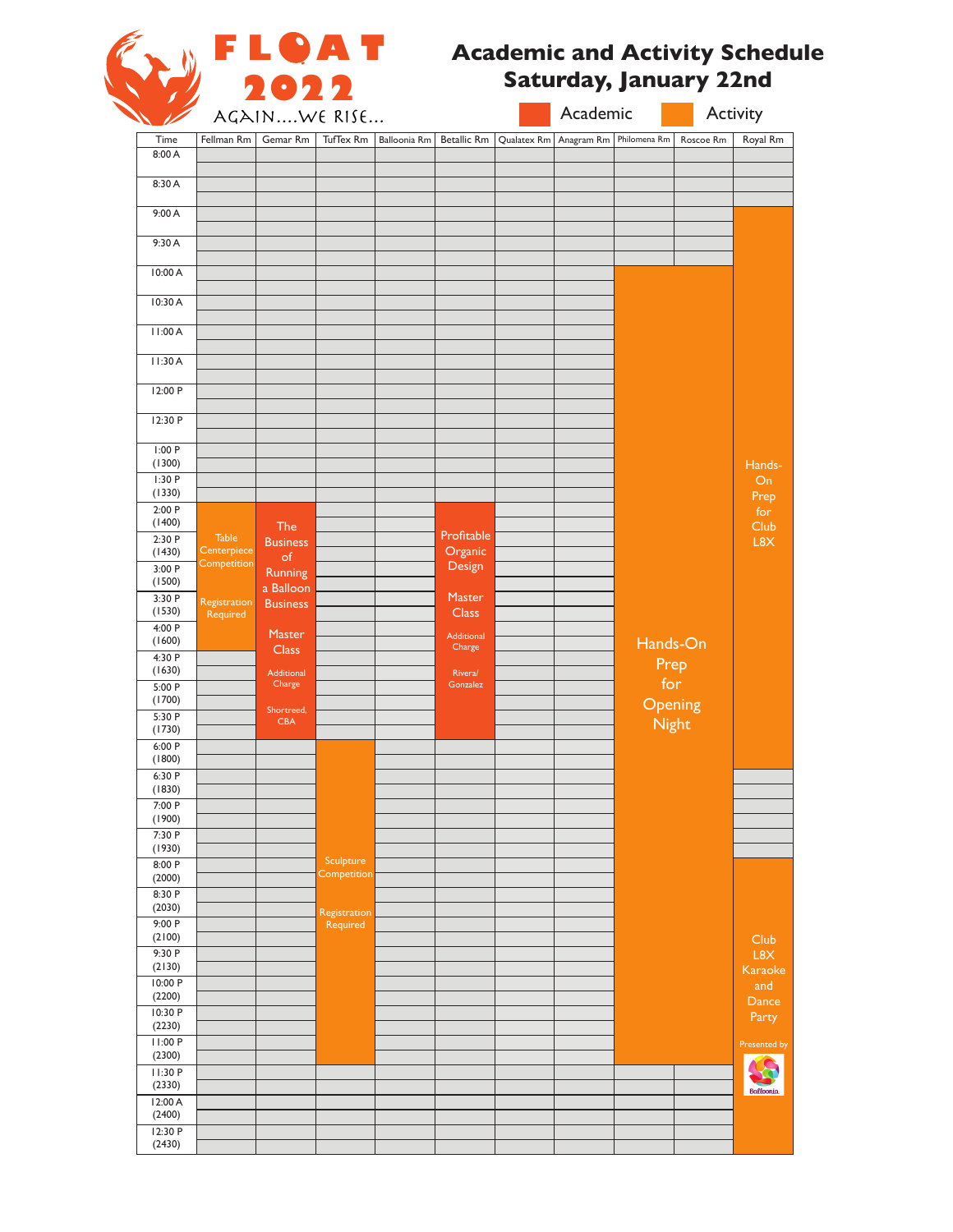

## **Academic and Activity Schedule Sunday, January 23rd**

| $\overline{\phantom{a}}$ |                    | AGAINWE RISE                     |                        |              |                    |                              |            | Academic<br>Activity |                                                  |          |
|--------------------------|--------------------|----------------------------------|------------------------|--------------|--------------------|------------------------------|------------|----------------------|--------------------------------------------------|----------|
| Time                     | Fellman Rm         | Gemar Rm                         | TufTex Rm              | Balloonia Rm | <b>Betallic Rm</b> | Qualatex Rm                  | Anagram Rm | Philomena Rm         | Roscoe Rm                                        | Royal Rm |
| 8:00 A                   |                    | <b>The</b>                       |                        |              |                    |                              |            |                      |                                                  |          |
| 8:30 A                   |                    | Grand<br><b>Balloon</b>          | Marquees               |              |                    |                              |            |                      |                                                  |          |
|                          |                    | Tour                             | That                   |              |                    |                              |            |                      |                                                  |          |
| 9:00 A                   |                    | <b>USA</b>                       | Make<br><b>MONEY</b>   |              |                    |                              |            |                      |                                                  |          |
| 9:30A                    |                    | Love                             |                        |              |                    |                              |            |                      |                                                  |          |
| 10:00 A                  |                    | Letters                          | Master<br><b>Class</b> |              |                    |                              |            |                      |                                                  |          |
|                          |                    | Master                           |                        |              |                    |                              |            |                      |                                                  |          |
| 10:30 A                  |                    | <b>Class</b>                     | Additional<br>Charge   |              |                    | <b>CBA</b><br><b>Testing</b> |            |                      |                                                  |          |
| 11:00 A                  |                    | Additional<br>Charge             | Lambert/               |              |                    | <b>Pre-Enrollment</b>        |            |                      | Hands-On                                         |          |
|                          |                    | Lewis/                           | Lambert                |              |                    | Required                     |            |                      | Prep for                                         |          |
| 11:30 A                  |                    | <b>Davies</b>                    |                        |              |                    |                              |            |                      | Opening<br>Night                                 |          |
| 12:00 P                  |                    |                                  |                        |              |                    |                              |            |                      |                                                  |          |
|                          |                    |                                  |                        |              |                    |                              |            |                      |                                                  |          |
| 12:30 P                  |                    |                                  |                        |              |                    |                              |            |                      |                                                  |          |
| 1:00P                    |                    |                                  |                        |              |                    |                              |            |                      |                                                  |          |
| (1300)<br>1:30P          |                    |                                  |                        |              |                    |                              |            |                      |                                                  |          |
| (1330)                   | The                |                                  |                        |              |                    |                              |            |                      |                                                  |          |
| 2:00P<br>(1400)          | <b>FLOAT</b>       | The                              |                        |              |                    |                              |            |                      |                                                  |          |
| 2:30P                    | Vendor<br>Showcase | Grand                            | Make<br>Your           |              |                    |                              |            |                      |                                                  |          |
| (1430)                   |                    | <b>Balloon</b><br>Tour           | Social                 |              |                    |                              |            |                      |                                                  |          |
| 3:00 P<br>(1500)         |                    | <b>USA</b>                       | Media                  |              |                    |                              |            |                      |                                                  |          |
| 3:30 P                   |                    |                                  | Work<br>for You        |              |                    |                              |            |                      |                                                  |          |
| (1530)                   |                    | <b>Totally</b><br><b>Tubular</b> |                        |              |                    |                              |            |                      |                                                  |          |
| 4:00 P<br>(1600)         |                    | Master                           | Master                 |              |                    |                              |            |                      |                                                  |          |
| 4:30 P                   |                    | <b>Class</b>                     | <b>Class</b>           |              |                    |                              |            |                      |                                                  |          |
| (1630)                   |                    | <b>Additional</b>                | Additional<br>Charge   |              |                    |                              |            |                      |                                                  |          |
| 5:00 P<br>(1700)         |                    | Charge                           |                        |              |                    |                              |            |                      |                                                  |          |
| 5:30 P                   |                    | Lewis/<br><b>Davies</b>          | <b>Dirks</b>           |              |                    |                              |            |                      |                                                  |          |
| (1730)<br>6:00 P         |                    |                                  |                        |              |                    |                              |            |                      |                                                  |          |
| (1800)                   |                    |                                  |                        |              |                    |                              |            |                      | <b>Opening Night</b><br>Session 1 - Presented by |          |
| 6:30 P                   |                    |                                  |                        |              |                    |                              |            |                      | betallatex                                       |          |
| (1830)<br>7:00 P         |                    |                                  |                        |              |                    |                              |            |                      | $\overline{C}$                                   |          |
| (1900)                   |                    |                                  |                        |              |                    |                              |            |                      | betallic                                         |          |
| 7:30 P<br>(1930)         |                    |                                  |                        |              |                    |                              |            |                      |                                                  |          |
| 8:00 P                   |                    |                                  |                        |              |                    |                              |            |                      |                                                  |          |
| (2000)<br>8:30 P         |                    |                                  |                        |              |                    |                              |            |                      |                                                  |          |
| (2030)                   |                    |                                  |                        |              |                    |                              |            |                      | <b>Opening Night</b><br>Session 2 - Presented by |          |
| 9:00P                    |                    |                                  |                        |              |                    |                              |            |                      | betallatex                                       |          |
| (2100)<br>9:30 P         |                    |                                  |                        |              |                    |                              |            |                      |                                                  |          |
| (2130)                   |                    |                                  |                        |              |                    |                              |            |                      | betallic                                         |          |
| 10:00 P<br>(2200)        |                    |                                  |                        |              |                    |                              |            |                      |                                                  |          |
| 10:30 P                  |                    |                                  |                        |              |                    |                              |            |                      |                                                  |          |
| (2230)                   |                    |                                  |                        |              |                    |                              |            |                      |                                                  |          |
| 11:00 P<br>(2300)        |                    |                                  |                        |              |                    |                              |            |                      |                                                  |          |
| 11:30 P                  |                    |                                  |                        |              |                    |                              |            |                      |                                                  |          |
| (2330)                   |                    |                                  |                        |              |                    |                              |            |                      |                                                  |          |
| 12:00 A<br>(2400)        |                    |                                  |                        |              |                    |                              |            |                      |                                                  |          |
| 12:30 P                  |                    |                                  |                        |              |                    |                              |            |                      |                                                  |          |
| (2430)                   |                    |                                  |                        |              |                    |                              |            |                      |                                                  |          |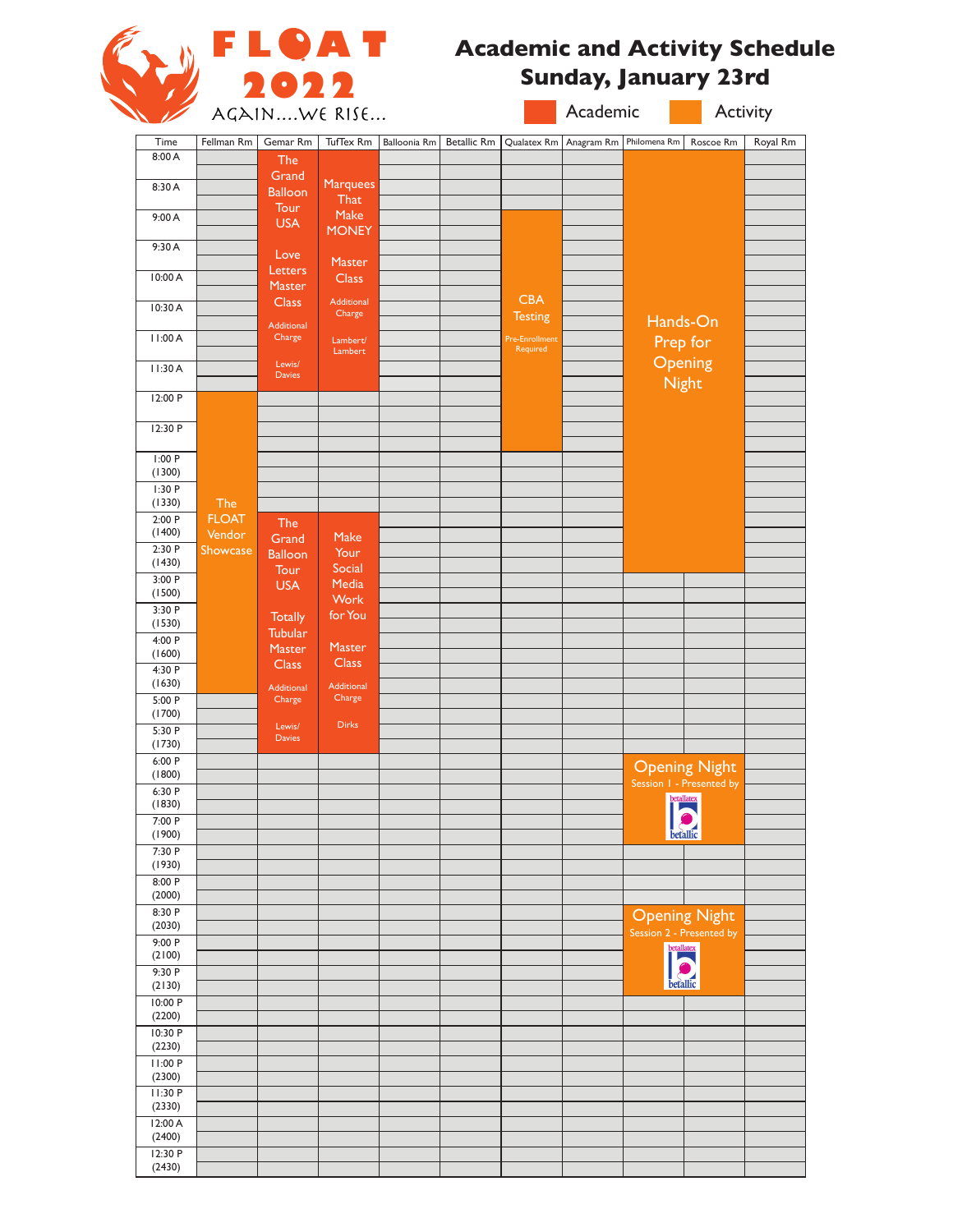

# **FLOAT** Academic and Activity Schedule **Monday, January 24th**

| $\overline{\phantom{a}}$ |                        | AGAINWE RISE | <u>a shekara ta ƙasar Ingila.</u> |                         |                               | Academic                      |                                      | <b>Activity</b> |           | *Virtual Option                  |  |
|--------------------------|------------------------|--------------|-----------------------------------|-------------------------|-------------------------------|-------------------------------|--------------------------------------|-----------------|-----------|----------------------------------|--|
| Time                     | Fellman Rm             | Gemar Rm     | TufTex Rm                         | <b>Balloonia Rm</b>     | <b>Betallic Rm</b>            | Qualatex Rm                   | Anagram Rm                           | Philomena Rm    | Roscoe Rm | Royal Rm                         |  |
| 8:00 A                   |                        | Go           |                                   | Let's                   | <b>Classically</b>            | <b>Mini</b>                   | <b>Bada Bing</b><br><b>Bada Boom</b> |                 |           | <b>G</b> Balloon                 |  |
| 8:30 A                   |                        | Green        |                                   | <b>Use</b><br>Decolink! | Organic                       | <b>Marquees</b><br>w/ a Twist | Airloonz                             |                 |           | <b>Beach</b><br><b>Bar</b>       |  |
| 9:00 A                   |                        | Lobanova     |                                   | Moncada,<br><b>CBA</b>  | Williams/<br>Byrne*           | Ochitwa,<br>$CBA*$            | Vinson,<br><b>CBA</b>                |                 |           | Vasconcelos                      |  |
| 9:30 A                   |                        |              |                                   |                         |                               |                               |                                      |                 |           |                                  |  |
| 10:00 A                  |                        | Go<br>Green  |                                   | Let's<br>Use            | <b>Classically</b><br>Organic | Mini<br><b>Marquees</b>       | <b>Bada Bing</b><br><b>Bada Boom</b> |                 |           | <b>G</b> Balloon<br><b>Beach</b> |  |
| 10:30 A                  |                        |              |                                   | Decolink!               |                               | w/ a Twist                    | Airloonz                             |                 |           | <b>Bar</b>                       |  |
| 11:00 A                  |                        | Lobanova     |                                   | Moncada,<br>$CBA*$      | Williams/<br><b>Byrne</b>     | Ochitwa,<br><b>CBA</b>        | Vinson,<br>$CBA*$                    |                 |           | Vasconcelos                      |  |
| 11:30A                   |                        |              |                                   |                         |                               |                               |                                      |                 |           |                                  |  |
| 12:00 P                  |                        |              |                                   |                         |                               |                               |                                      |                 |           |                                  |  |
| 12:30 P                  |                        |              |                                   |                         |                               |                               |                                      |                 |           |                                  |  |
| 1:00P<br>(1300)          |                        |              |                                   |                         |                               |                               |                                      |                 |           |                                  |  |
| 1:30P<br>(1330)          | The                    |              |                                   |                         |                               |                               |                                      |                 |           |                                  |  |
| 2:00P<br>(1400)          | <b>FLOAT</b><br>Vendor |              |                                   |                         |                               |                               |                                      |                 |           |                                  |  |
| 2:30P                    | Showcase               |              |                                   |                         |                               |                               |                                      |                 |           |                                  |  |
| (1430)<br>3:00P          |                        |              |                                   |                         |                               |                               |                                      |                 |           |                                  |  |
| (1500)                   |                        |              |                                   |                         |                               |                               |                                      |                 |           |                                  |  |
| 3:30 P<br>(1530)         |                        |              |                                   |                         |                               |                               |                                      |                 |           |                                  |  |
| 4:00 P<br>(1600)         |                        |              | <b>Back</b>                       | Let's                   | <b>Next Level</b>             | $A+$                          | Letter                               |                 |           | Water!                           |  |
| 4:30 P                   |                        |              | to<br><b>Basics</b>               | Make it<br>BIG!         | Centerpiece<br><b>Designs</b> | Grad<br>Decor                 | <b>Perfect</b>                       |                 |           | Time to                          |  |
| (1630)<br>5:00P          |                        |              | Dunning,                          | Torrero                 | Myles,                        | Truby,                        | Cheatle*                             |                 |           | <b>Smile</b><br>Leottau          |  |
| (1700)                   |                        |              | $CBA*$                            |                         | <b>CBA</b>                    | <b>CBA</b>                    |                                      |                 |           |                                  |  |
| 5:30 P<br>(1730)         |                        |              |                                   |                         |                               |                               |                                      |                 |           |                                  |  |
| 6:00 P<br>(1800)         |                        |              | <b>Back</b>                       | Let's                   | <b>Next Level</b>             | $A+$                          | Letter                               |                 |           | Water!                           |  |
| 6:30 P                   |                        |              | to<br><b>Basics</b>               | Make it<br><b>BIG!</b>  | Centerpiece<br><b>Designs</b> | Grad<br>Decor                 | Perfect                              |                 |           | Time to<br>$S$ mile              |  |
| (1830)<br>7:00 P         |                        |              | Dunning,                          | Torrero*                | Myles,                        | Truby,                        | Cheatle                              |                 |           |                                  |  |
| (1900)                   |                        |              | <b>CBA</b>                        |                         | CBA                           | $CBA*$                        |                                      |                 |           | Leottau                          |  |
| 7:30 P<br>(1930)         |                        |              |                                   |                         |                               |                               |                                      |                 |           |                                  |  |
| 8:00 P<br>(2000)         |                        |              |                                   |                         |                               |                               |                                      |                 |           |                                  |  |
| 8:30 P                   |                        |              |                                   |                         |                               |                               |                                      |                 |           |                                  |  |
| (2030)<br>9:00 P         |                        |              |                                   |                         |                               |                               |                                      |                 |           |                                  |  |
| (2100)                   |                        |              |                                   |                         |                               |                               |                                      |                 |           | <b>The</b>                       |  |
| 9:30 P<br>(2130)         |                        |              |                                   |                         |                               |                               |                                      |                 |           | <b>FLOAT</b><br>Beach            |  |
| 10:00 P<br>(2200)        |                        |              |                                   |                         |                               |                               |                                      |                 |           | Party                            |  |
| 10:30 P<br>(2230)        |                        |              |                                   |                         |                               |                               |                                      |                 |           | Sponsored                        |  |
| 11:00 P                  |                        |              |                                   |                         |                               |                               |                                      |                 |           | by<br>Gemar                      |  |
| (2300)<br>11:30 P        |                        |              |                                   |                         |                               |                               |                                      |                 |           |                                  |  |
| (2330)                   |                        |              |                                   |                         |                               |                               |                                      |                 |           |                                  |  |
| 12:00 A<br>(2400)        |                        |              |                                   |                         |                               |                               |                                      |                 |           |                                  |  |
| 12:30 P                  |                        |              |                                   |                         |                               |                               |                                      |                 |           |                                  |  |
| (2430)                   |                        |              |                                   |                         |                               |                               |                                      |                 |           |                                  |  |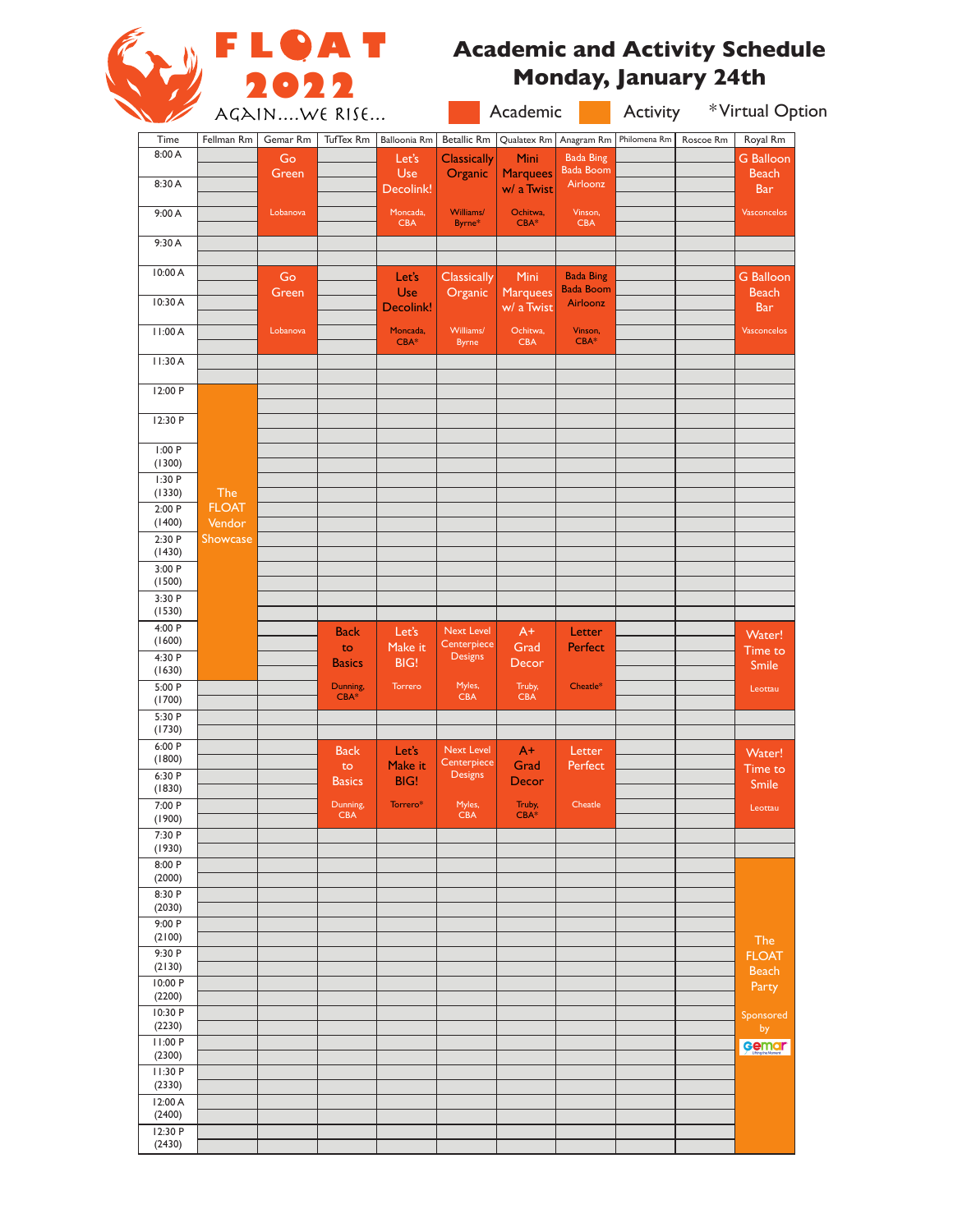

## **Academic and Activity Schedule Tuesday, January 25th**

|                   | AGAINWE RISE           |                      |                        | Academic                |                               |                               | *Virtual Option<br>Activity       |                           |                              |          |
|-------------------|------------------------|----------------------|------------------------|-------------------------|-------------------------------|-------------------------------|-----------------------------------|---------------------------|------------------------------|----------|
| Time              | Fellman Rm             | Gemar Rm             | TufTex Rm              | Balloonia Rm            | <b>Betallic Rm</b>            |                               | Qualatex Rm   Anagram Rm          | Philomena Rm              | Roscoe Rm                    | Royal Rm |
| 8:00 A            |                        |                      |                        |                         |                               |                               |                                   |                           |                              |          |
| 8:30 A            |                        |                      |                        |                         |                               |                               |                                   |                           |                              |          |
|                   |                        |                      |                        |                         |                               |                               |                                   |                           |                              |          |
| 9:00 A            |                        |                      | <b>Balloons</b>        | Mighty                  | <b>Marvelous</b><br>Mixed     | <b>Floating</b>               | <b>Ultimate</b>                   | Recession                 | <b>Boho</b>                  |          |
| 9:30 A            |                        |                      | on<br><b>Buildings</b> | <b>Tiger</b><br>Costume | Media                         | <b>Characters</b>             | Guide<br>to Foils                 | Proof<br>Revenue          | <b>Dreams</b>                |          |
| 10:00 A           |                        |                      | Dunning,               | Ortiz*                  | Williams/                     | Onida,                        | Cheatle*                          | Zillman/                  | Lobanova                     |          |
|                   |                        |                      | <b>CBA</b>             |                         | <b>Byrne</b>                  | <b>CBA</b>                    |                                   | Kunka                     |                              |          |
| 10:30 A           |                        |                      |                        |                         |                               |                               |                                   |                           |                              |          |
| 11:00 A           |                        |                      |                        |                         |                               |                               |                                   |                           |                              |          |
|                   |                        |                      | <b>Balloons</b><br>on  | Mighty<br><b>Tiger</b>  | <b>Marvelous</b><br>Mixed     | Floating<br><b>Characters</b> | <b>Ultimate</b><br>Guide          | <b>Recession</b><br>Proof | <b>Boho</b><br><b>Dreams</b> |          |
| 11:30 A           |                        |                      | <b>Buildings</b>       | Costume                 | Media                         |                               | to Foils                          | <b>Revenue</b>            |                              |          |
| 12:00 P           |                        |                      | Dunning,               | Ortiz                   | Williams/                     | Onida,                        | Cheatle                           | Zillman/                  | Lobanova*                    |          |
|                   |                        |                      | <b>CBA</b>             |                         | <b>Byrne</b>                  | <b>CBA</b>                    |                                   | Kunka*                    |                              |          |
| 12:30 P           |                        |                      |                        |                         |                               |                               |                                   |                           |                              |          |
| 1:00P             | The                    |                      |                        |                         |                               |                               |                                   |                           |                              |          |
| (1300)<br>1:30P   | <b>FLOAT</b><br>Vendor |                      |                        |                         |                               |                               |                                   |                           |                              |          |
| (1330)            | <b>Showcase</b>        |                      |                        |                         |                               |                               |                                   |                           |                              |          |
| 2:00P             |                        |                      |                        |                         |                               |                               |                                   |                           |                              |          |
| (1400)<br>2:30 P  |                        |                      |                        |                         |                               |                               |                                   |                           |                              |          |
| (1430)            |                        |                      |                        |                         |                               |                               |                                   |                           |                              |          |
| 3:00 P<br>(1500)  |                        | Out of               |                        | A World                 | <b>LINKO</b>                  | <b>Stacked</b>                | Foil                              | Instagood                 | Paint                        |          |
| 3:30 P            |                        | <b>This</b>          |                        | of                      | <b>LOON</b>                   | with a                        | Statement                         | Social                    | Party                        |          |
| (1530)            |                        | World                |                        | Colors                  | <b>Designs</b>                | <b>Twist</b>                  | <b>Pieces</b>                     | Media                     |                              |          |
| 4:00 P<br>(1600)  |                        | Vasconcelos*         |                        | Moncada,<br><b>CBA</b>  | Myles,<br><b>CBA</b>          | Ochitwa,<br>$CBA*$            | Vinson,<br><b>CBA</b>             | Jimenez                   | Torrero                      |          |
| 4:30 P            |                        |                      |                        |                         |                               |                               |                                   |                           |                              |          |
| (1630)            |                        |                      |                        |                         |                               |                               |                                   |                           |                              |          |
| 5:00 P<br>(1700)  |                        | Out of               |                        | A World                 | <b>LINK O</b>                 | <b>Stacked</b>                | Foil                              | Instagood                 | Paint                        |          |
| 5:30 P            |                        | <b>This</b><br>World |                        | of<br>Colors            | <b>LOON</b><br><b>Designs</b> | with a<br><b>Twist</b>        | <b>Statement</b><br><b>Pieces</b> | Social<br><b>Media</b>    | Party                        |          |
| (1730)<br>6:00 P  |                        | <b>Vasconcelos</b>   |                        | Moncada,                | Myles,                        | Ochitwa,                      | Vinson,                           | Jimenez*                  | Torrero                      |          |
| (1800)            |                        |                      |                        | CBA                     | $CBA*$                        | CBA                           | <b>CBA</b>                        |                           |                              |          |
| 6:30 P            |                        |                      |                        |                         |                               |                               |                                   |                           |                              |          |
| (1830)<br>7:00 P  |                        |                      |                        |                         |                               |                               |                                   |                           |                              |          |
| (1900)            |                        |                      |                        |                         |                               |                               |                                   |                           |                              |          |
| 7:30 P<br>(1930)  |                        |                      |                        |                         |                               |                               |                                   |                           |                              |          |
| 8:00 P            |                        |                      |                        |                         |                               |                               |                                   |                           |                              |          |
| (2000)            | <b>DAG</b>             |                      |                        |                         |                               |                               |                                   |                           |                              |          |
| 8:30 P<br>(2030)  | Prep                   |                      |                        |                         |                               |                               |                                   |                           |                              |          |
| 9:00 P            | Party                  |                      |                        |                         |                               |                               |                                   |                           |                              |          |
| (2100)<br>9:30 P  |                        |                      |                        |                         |                               |                               |                                   |                           |                              |          |
| (2130)            |                        |                      |                        |                         |                               |                               |                                   |                           |                              |          |
| 10:00 P           |                        |                      |                        |                         |                               |                               |                                   |                           |                              |          |
| (2200)<br>10:30 P |                        |                      |                        |                         |                               |                               |                                   |                           |                              |          |
| (2230)            |                        |                      |                        |                         |                               |                               |                                   |                           |                              |          |
| 11:00 P<br>(2300) |                        |                      |                        |                         |                               |                               |                                   |                           |                              |          |
| 11:30 P           |                        |                      |                        |                         |                               |                               |                                   |                           |                              |          |
| (2330)            |                        |                      |                        |                         |                               |                               |                                   |                           |                              |          |
| 12:00 A<br>(2400) |                        |                      |                        |                         |                               |                               |                                   |                           |                              |          |
| 12:30 P           |                        |                      |                        |                         |                               |                               |                                   |                           |                              |          |
| (2430)            |                        |                      |                        |                         |                               |                               |                                   |                           |                              |          |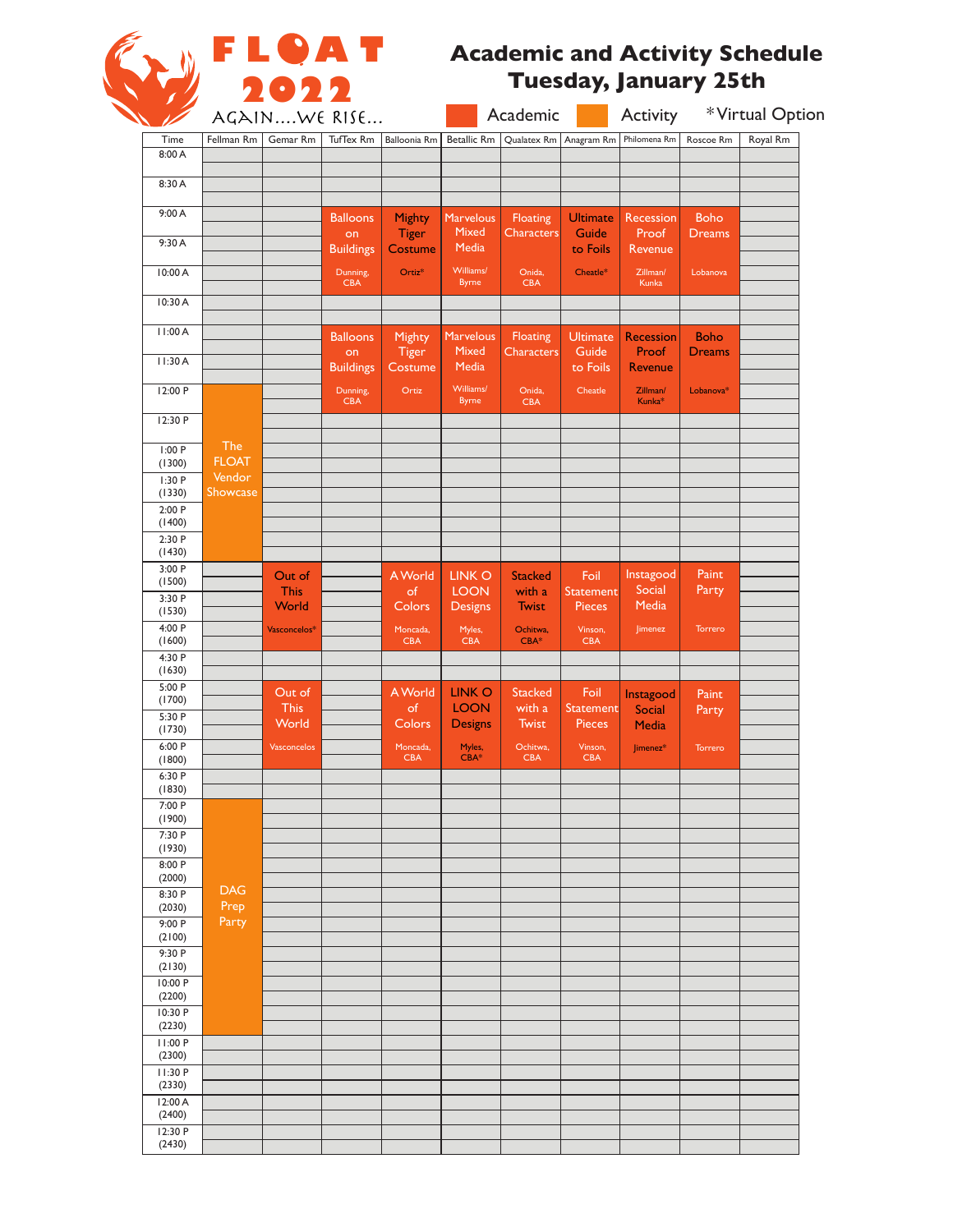

## **Academic and Activity Schedule Wednesday, January 26th**

|                   |                      |                      | AGAINWE RISE                    |                  |                    | Academic                       |             | Activity   |              | *Virtual Option |          |
|-------------------|----------------------|----------------------|---------------------------------|------------------|--------------------|--------------------------------|-------------|------------|--------------|-----------------|----------|
| Time              | Fellman A            | Fellman B            | Gemar Rm                        | TufTex Rm        | Balloonia Rm       | <b>Betallic Rm</b>             | Qualatex Rm | Anagram Rm | Philomena Rm | Roscoe Rm       | Royal Rm |
| 8:00 A            | <b>DAG</b>           | <b>DAG</b>           | Gender                          | <b>Mastering</b> | <b>Dramatic</b>    | Up-Sell                        |             |            |              |                 |          |
|                   | <b>Stage</b>         | <b>Table</b>         | <b>Reveal</b>                   | the              | <b>Distortion</b>  | Secrets                        |             |            |              |                 |          |
| 8:30 A            | Design               | Decor                | Remade                          | <b>Mosiac©</b>   | <b>Techniques</b>  |                                |             |            |              |                 |          |
| 9:00A             | Onida,<br><b>CBA</b> | Truby,<br><b>CBA</b> | Leottau*                        | Jimenez*         | Ortiz              | Zillman/<br>Kunka              |             |            |              |                 |          |
| 9:30 A            |                      |                      |                                 |                  |                    |                                |             |            |              |                 |          |
| 10:00 A           | <b>DAG</b>           | <b>DAG</b>           | Gender                          | Mastering        | <b>Dramatic</b>    | Up-Sell                        |             |            |              |                 |          |
|                   | <b>Table</b>         | Room                 | Reveal                          | the              | <b>Distortion</b>  | <b>Secrets</b>                 |             |            |              |                 |          |
| 10:30 A           | Decor                | Design               | Remade                          | <b>Mosiac©</b>   | <b>Techniques</b>  |                                |             |            |              |                 |          |
| 11:00A            | Truby,<br>CBA        | Onida,<br><b>CBA</b> | Leottau                         | Jimenez          | Ortiz <sup>*</sup> | Zillman/<br>Kunka <sup>*</sup> |             |            |              |                 |          |
| 11:30 A           |                      |                      |                                 |                  |                    |                                |             |            |              |                 |          |
| 12:00 P           |                      |                      |                                 |                  |                    |                                |             |            |              |                 |          |
| 12:30 P           |                      |                      |                                 |                  |                    |                                |             |            |              |                 |          |
| 1:00 P            |                      |                      |                                 |                  |                    |                                |             |            |              |                 |          |
| (1300)<br>1:30P   |                      |                      |                                 |                  |                    |                                |             |            |              |                 |          |
| (1330)            |                      |                      | Hands-On Prep                   |                  |                    |                                |             |            |              |                 |          |
| 2:00P             |                      |                      | for the                         |                  |                    |                                |             |            |              |                 |          |
| (1400)<br>2:30 P  |                      |                      |                                 |                  |                    |                                |             |            |              |                 |          |
| (1430)            |                      |                      | Designer Awards Gala            |                  |                    |                                |             |            |              |                 |          |
| 3:00P<br>(1500)   |                      |                      |                                 |                  |                    |                                |             |            |              |                 |          |
| 3:30 P            |                      |                      |                                 |                  |                    |                                |             |            |              |                 |          |
| (1530)<br>4:00 P  |                      |                      |                                 |                  |                    |                                |             |            |              |                 |          |
| (1600)            |                      |                      |                                 |                  |                    |                                |             |            |              |                 |          |
| 4:30 P            |                      |                      |                                 |                  |                    |                                |             |            |              |                 |          |
| (1630)<br>5:00 P  |                      |                      |                                 |                  |                    |                                |             |            |              |                 |          |
| (1700)            |                      |                      |                                 |                  |                    |                                |             |            |              |                 |          |
| 5:30 P<br>(1730)  |                      |                      |                                 |                  |                    |                                |             |            |              |                 |          |
| 6:00 P            |                      |                      |                                 |                  |                    |                                |             |            |              |                 |          |
| (1800)            |                      |                      |                                 |                  |                    |                                |             |            |              |                 |          |
| 6:30 P<br>(1830)  |                      |                      | "The Orange Carpet" Runway Show |                  |                    |                                |             |            |              |                 |          |
| 7:00 P            |                      |                      | with "Working Wonders'          |                  |                    |                                |             |            |              |                 |          |
| (1900)<br>7:30 P  |                      |                      |                                 |                  |                    |                                |             |            |              |                 |          |
| (1930)            |                      |                      |                                 |                  |                    |                                |             |            |              |                 |          |
| 8:00 P<br>(2000)  |                      |                      |                                 |                  |                    |                                |             |            |              |                 |          |
| 8:30 P            |                      |                      | The 2022 FLOAT                  |                  |                    |                                |             |            |              |                 |          |
| (2030)            |                      |                      | Designer Awards Gala            |                  |                    |                                |             |            |              |                 |          |
| 9:00 P<br>(2100)  |                      |                      |                                 |                  |                    |                                |             |            |              |                 |          |
| 9:30 P            |                      |                      |                                 |                  |                    |                                |             |            |              |                 |          |
| (2130)            |                      |                      | <b>Presented by</b>             |                  |                    |                                |             |            |              |                 |          |
| 10:00 P<br>(2200) |                      |                      |                                 |                  |                    |                                |             |            |              |                 |          |
| 10:30 P           |                      |                      |                                 |                  |                    |                                |             |            |              |                 |          |
| (2230)<br>11:00 P |                      |                      |                                 |                  |                    |                                |             |            |              |                 |          |
| (2300)            |                      |                      |                                 |                  |                    |                                |             |            |              |                 |          |
| 11:30 P           |                      |                      |                                 |                  |                    |                                |             |            |              |                 |          |
| (2330)<br>12:00 A |                      |                      | qualatex.com                    |                  |                    |                                |             |            |              |                 |          |
| (2400)            |                      |                      |                                 |                  |                    |                                |             |            |              |                 |          |
| 12:30 P<br>(2430) |                      |                      |                                 |                  |                    |                                |             |            |              |                 |          |
|                   |                      |                      |                                 |                  |                    |                                |             |            |              |                 |          |